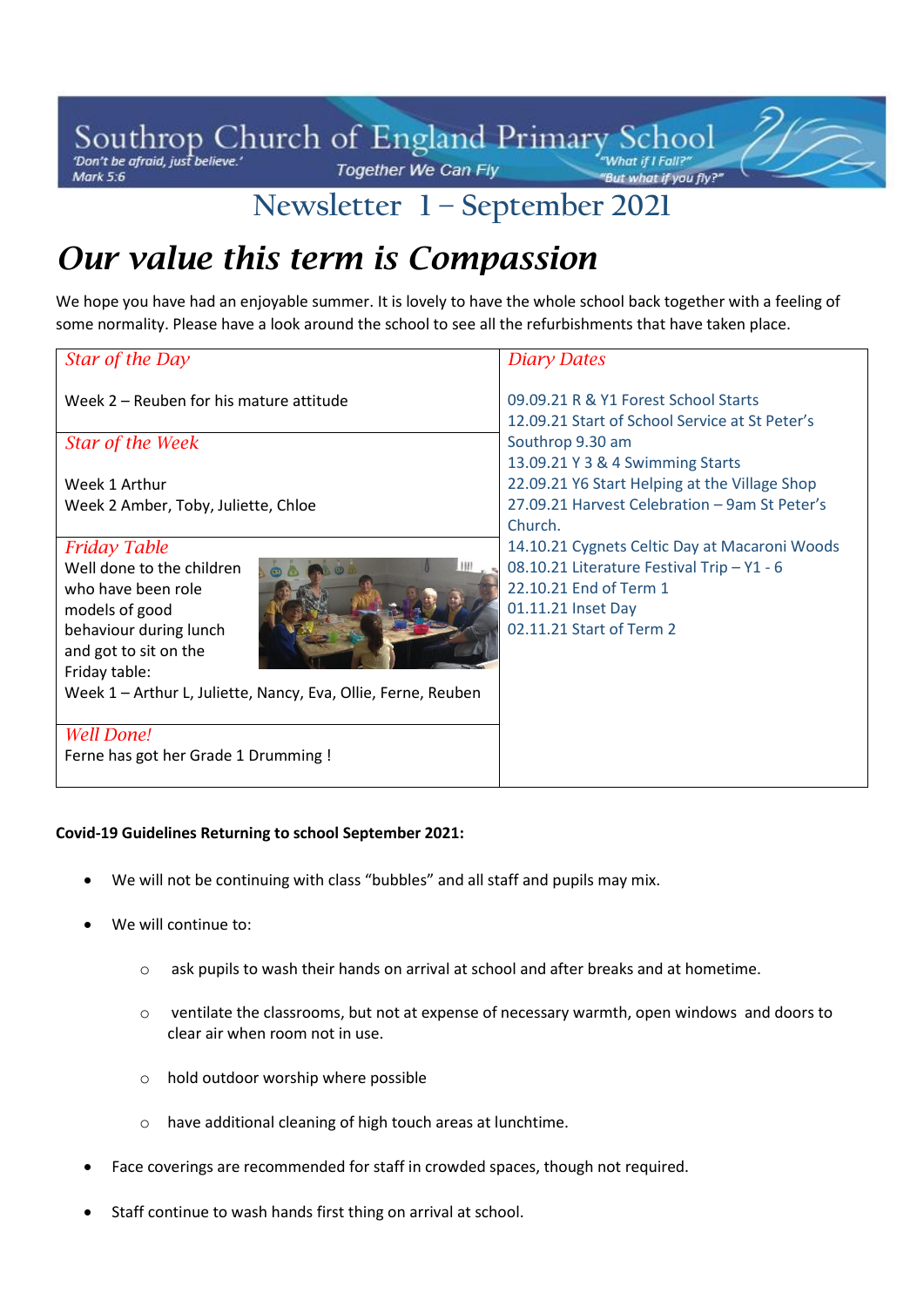- Symptomatic staff or pupils, and those who record a positive test, will still need to isolate in line with current guidance.
- Individuals are not required to self-isolate if they live in the same household as someone with COVID-19, or are a close contact of someone with COVID-19, and any of the following apply:
	- o they are fully vaccinated
	- o they are below the age of 18 years and 6 months
	- $\circ$  they have taken part in or are currently part of an approved COVID-19 vaccine trial
	- o they are not able to get vaccinated for medical reasons

Instead, they will be contacted by NHS Test and Trace, informed they have been in close contact with a positive case and advised to take a PCR [test.](https://www.gov.uk/get-coronavirus-test)

• The Co-Head teachers are required to monitor cases to identify any outbreaks and close contacts. If 5 staff or pupils test positive within a 10 day period or if a member of staff or pupil is admitted to hospital we will seek public health advice and implement additional infection control measures – e.g. additional cleaning, additional ventilation.

Full details can be seen in the Outbreak Management Plan on the website.

#### **Covid-19 Symptoms**

As we are returning to school, we would like to keep reminding you of possible symptoms of coronavirus. The main symptoms of coronavirus (COVID-19) are usually mild, but some people can become very unwell.

- High temperature this means you feel hot to touch on your chest or back (you do not need to measure your temperature)
- New, continuous cough this means coughing a lot for more than an hour, or 3 or more coughing episodes in 24 hours (if you usually have a cough, it may be worse than usual)
- Loss or change to your sense of smell or taste this means you've noticed you cannot smell or taste anything, or things smell or taste different to normal

Most people with coronavirus have at least one of these symptoms.

If you have these symptoms you are able to seek testing.

You can ask for a test:

- for yourself, if you have coronavirus symptoms now (a high temperature, a new, continuous cough, or a loss or change to your sense of smell or taste)
- for someone you live with, if they have coronavirus symptoms

You need to get the test done in the first 5 days of having symptoms.

[https://www.nhs.uk/conditions/coronavirus-covid-19/testing-for-coronavirus/ask-for-a-test-to-check-if-you-have](https://www.nhs.uk/conditions/coronavirus-covid-19/testing-for-coronavirus/ask-for-a-test-to-check-if-you-have-coronavirus/)[coronavirus/](https://www.nhs.uk/conditions/coronavirus-covid-19/testing-for-coronavirus/ask-for-a-test-to-check-if-you-have-coronavirus/)

#### **Adhering to Government Guidance**

Please adhere to the latest government guidance on socialising and avoiding infection, which can be found at: <https://www.gov.uk/coronavirus>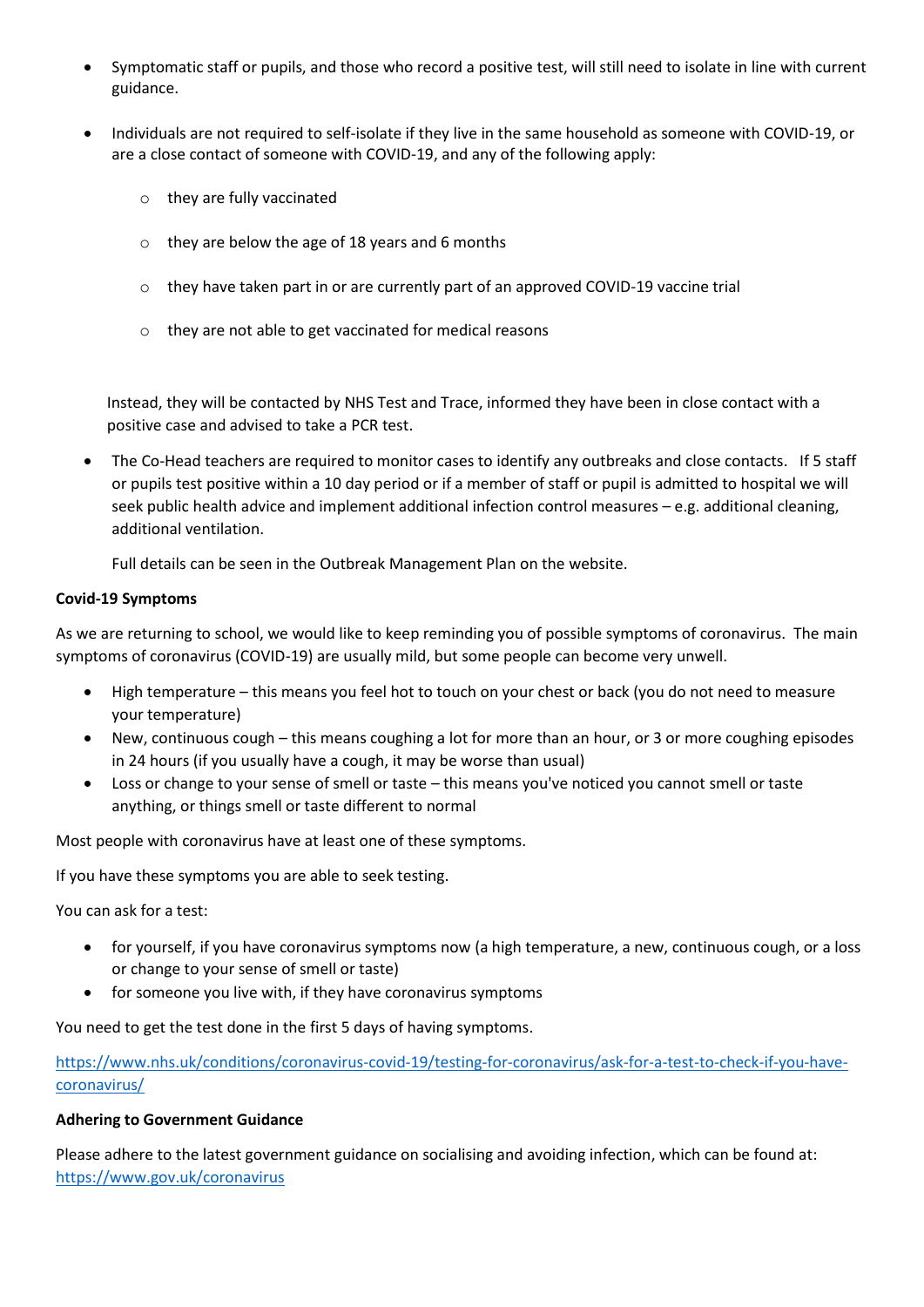#### **Covid-19 Arrangements**

If you have any concerns or questions about the new arrangements in school please contact Mrs Simmons [\(admin@southrop.gloucs.sch.uk\)](mailto:admin@southrop.gloucs.sch.uk) , Miss Davies or Mrs McLellan [\(head@southrop.gloucs.sch.uk\)](mailto:head@southrop.gloucs.sch.uk)

#### *Staffing Arrangements*

#### **Co-Head Teachers office days:**

Miss Davies – Wednesday & Thursday Mrs McLellan – Thursday & Friday

| Reception                                      | <b>Cygnets</b>          | <b>Swans</b>                                   |  |  |
|------------------------------------------------|-------------------------|------------------------------------------------|--|--|
| Teacher:                                       | Teachers:               | Teachers:                                      |  |  |
| Mrs Blackburn                                  | Miss Davies - Monday,   | Mrs McLellan - Monday - Wednesday              |  |  |
| Mornings Tuesday -                             | Tuesday, Friday         | Mrs K Dawson - Thursday, Friday                |  |  |
| Friday                                         | Mrs Tipple - Wednesday, |                                                |  |  |
|                                                | Thursday                | <b>Teaching Assistants:</b>                    |  |  |
| <b>Teaching Assistant:</b>                     |                         | Mr Jones – each morning + Monday, Tuesday and  |  |  |
| Mrs Woodhams Mornings                          |                         | Wednesday afternoons                           |  |  |
| Monday - Thursday                              |                         | Miss Hall - each morning + Thursday afternoon. |  |  |
|                                                |                         | Mrs Martyn - each day                          |  |  |
| <b>PE Coach:</b>                               |                         |                                                |  |  |
|                                                |                         |                                                |  |  |
| Miss Belcher - Monday and Wednesday afternoons |                         |                                                |  |  |
| <b>Lunchtime Supervisors:</b>                  |                         |                                                |  |  |
|                                                |                         |                                                |  |  |
| Mrs H Dawson - Cygnets                         |                         |                                                |  |  |
| Miss Hall - Swans                              |                         |                                                |  |  |
| <b>Administrator:</b>                          |                         |                                                |  |  |
|                                                |                         |                                                |  |  |
| Mrs Simmons – each morning                     |                         |                                                |  |  |

### *Back to School Church Service this Sunday*

There will be a service to celebrate our return to school this Sunday at 9.30 at St Peter's Church, Southrop. Please come along and join us. If you feel you and your children could help by saying a prayer or taking the collection please let us know[. admin@southrop.gloucs.sch.uk](mailto:admin@southrop.gloucs.sch.uk)

### *Open Door*

Please do talk to the Co-Head teachers about any ideas, suggestions or problems at school. There are open door sessions on:

Wed 4.30pm, Thurs 8.40am and 2.30pm, Fri 8.40am

#### *Open Mornings*

If you know of anyone who is looking for a place for their child to start in Reception in September 2022 please let them know about our open mornings which will be:

9.30 – 10.30 am

15th & 29th September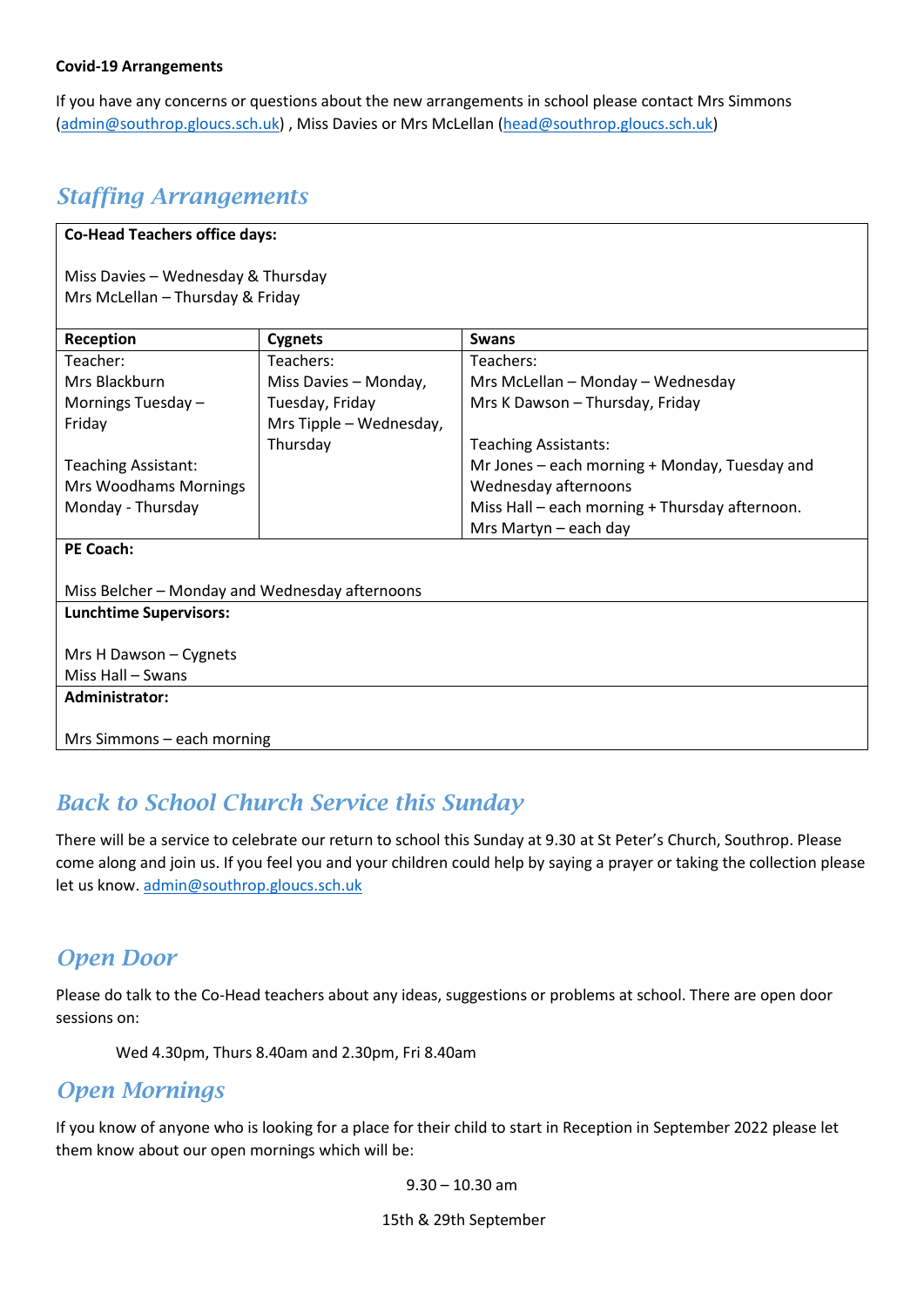### 13th & 27th October 10th & 24th November

8th December

Call or email to reserve an appointment. admin@southrop.gloucs.sch.uk 01367 850246. You can also lots of additional information and slideshows about the school on our website http://www.southrop.gloucs.sch.uk/ and Facebook page.

### *After School Club*

Please remember to make all bookings for ASC on the Portal. For the time being we hope to be up at the field for Sport and After School Club on Monday and Wednesday afternoons, weather permitting.

The pick-up arrangements:

|                                 | Monday                | Wednesday             |
|---------------------------------|-----------------------|-----------------------|
| Swans                           | 3pm at the field      | 3pm at the field      |
| Cygnets                         | 3pm at the field      | 3pm at the field      |
| After School Club & Sports Club | 4.30pm at the field & | 4.30pm at the field & |
|                                 | 5pm at school         | 5pm at school         |

### *Nuts, Sickness & Head Lice*

Please remember we are a NUT FREE school and we ask families to cooperate with the school by ensuring that nuts or products containing nuts are brought into school.

If your child is sick please notify the school via the school Portal before 9.00am to report your child's absence. In the case of vomiting and diarrhoea children should not return to school until 48 hours after the last episode.

Head lice is a problem that causes a great deal of distress and annoyance. Please make sure that you check your child's hair weekly with a plastic detector comb to avoid infestation. We also recommend that children with long hair keep it tied back at all times as a precaution.

### *Saying Goodbye to Mrs Butcher*

We didn't have time at the end of term to say a proper goodbye to Mrs Butcher, as she couldn't give in her resignation until she knew she had the grades she needed in her university exams to take up her place on a teacher training course. We are delighted for her that she was successful, but also sad to see her go. We are collecting money to buy a goodbye gift for her. If you would like to contribute please give the money to Mrs Simmons. We are also finalising the date to get her in for a tea party with the children and to hand over the gift.

### *ESafety*

We are starting our Computing lessons in both classes looking at ESafety. We will be sending home the IT Acceptable Use Agreement soon, which is a great opportunity to spend some time with your child discussing how they use IT, what they should do to keep safe and if something does not feel right.

## **In the Swan classroom**

It is lovely to have everyone back and we have been enjoying introducing the new Year 3s to our classroom routines. Our topic this term is **Ancient Egypt.** We will be learning about the landscape and the importance of the River Nile, discovering why and how the pyramids were constructed and the Ancient Egyptians' views about death and the afterlife. In English we have started off performing, learning and writing poetry and will go on to non-fiction texts for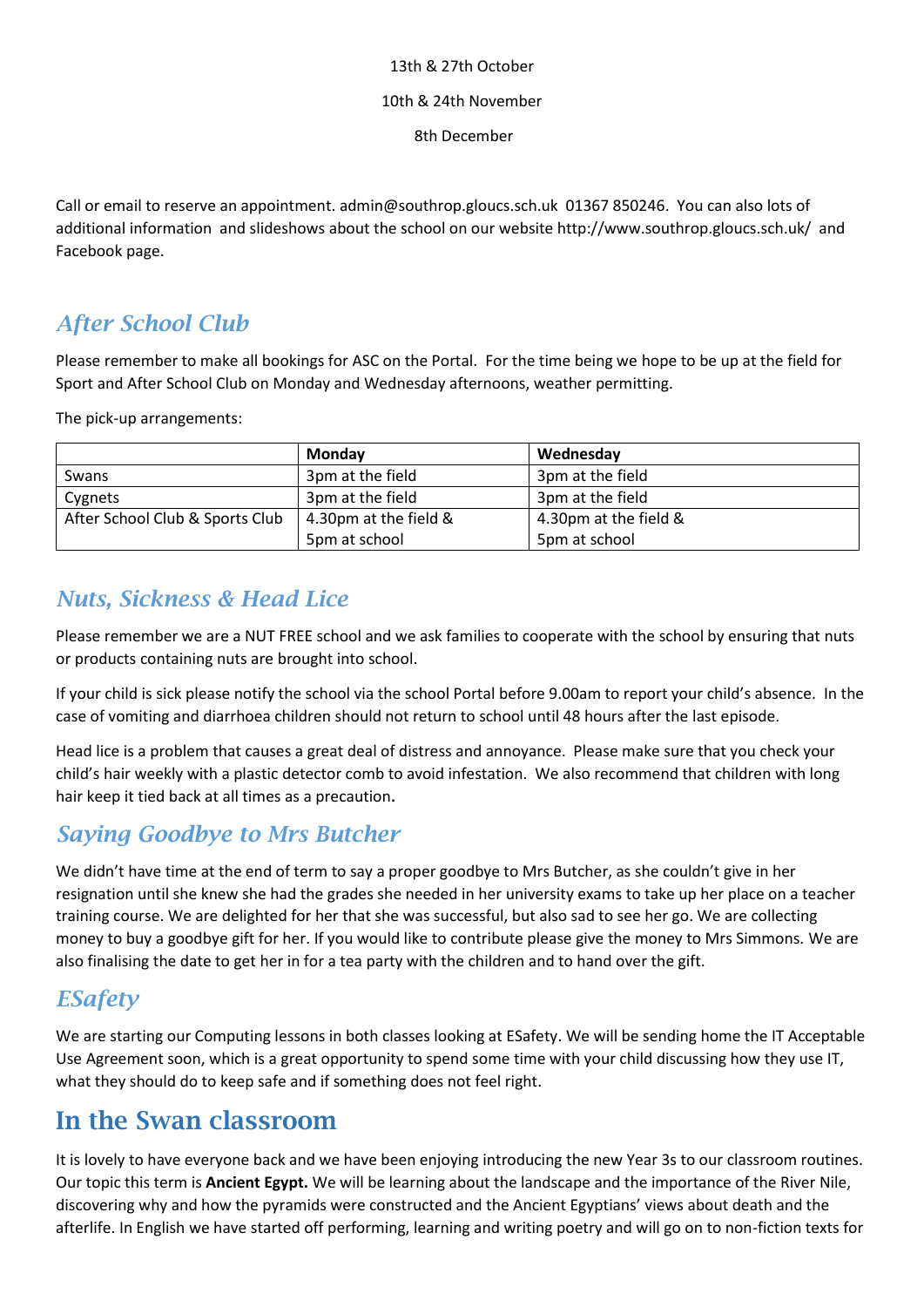Year 3&4 and explanation text for Year 5&6. In Maths we start by looking at place value in numbers and will go on to Roman numerals, rounding and negative numbers. Science for the Year 3&4s is Forces and Magnets and for the Y5&6s Forces and Air Resistance. In RE we will consider **What do Christians learn from the Creation Story?** In art we will be looking at patterns linked to our topic and studying the work of Escher. In Music we will be practising for our Harvest performance in church. PE is rugby.

Please could you make sure that your child brings in a piece of fruit or vegetable each day for their morning snack as these are not provided by the government for children in KS2.

Here are some websites you might like to take a look at if you are interested in doing your own research:

<http://www.ancientegypt.co.uk/geography/home.html>

<https://www.britishmuseum.org/learn/schools/ages-7-11/ancient-egypt/visit-resource-early-egypt>

<http://www.ancientegypt.co.uk/writing/home.html>

<https://www.childrensuniversity.manchester.ac.uk/learning-activities/history/ancient-egypt/introduction/>

<https://discoveringegypt.com/egyptian-hieroglyphic-writing/hieroglyphic-typewriter/>

<https://www.bbc.co.uk/teach/class-clips-video/daily-life-in-ancient-egypt/zfhtscw>

## **In the Cygnet classroom**

Welcome back everybody! It's so great to be back in school after having such a strange year. We have loved welcoming and listening to the children's wonderful tales from the holidays. It has also been delightful to see parents and guardians at drop off and collection times within the school walls! The Reception children have settled beautifully and it is so lovely to see all of their smiling faces despite how exhausted they must be coming to the end of their first full week, well done Reception!

Our priority this week has been the children's well-being and getting back into a routine however the children have managed a full week's worth of learning. The Cygnets have responded really well to all of the improvements and new zones of learning around the classroom and have been using time after lessons to explore and challenge themselves further, we are already so proud of each of them.

This week, we introduced our Celtic topic – Brave, to the children and are steadily teaching them about who the Celts were and gearing them up for lots of fun exploring different aspects of Celtic life. We have had two hot and sticky PE sessions with the fabulous Mrs Belcher and have worked really well in team games. The very famous picture book, 'The Tiger who came to Tea" by Judith Kerr has become a real hit in the Cygnet classroom this week, the children have not only written tea party invitations, shopping lists full of goodies they would like at a tea party but we have also explored the characters in detail using powerful vocabulary to describe each character. Phonics has resumed and the children loved learning a new sound and reading our Read, Write Inc books aloud and to each other and each child has worked hard on their handwriting. What a fabulous start to the Autumn Term, well done Cygnets!

### **… and the Nest**

Welcome to all the new Reception children. You are wonderful! We have had a fabulous few days. We have been Getting to Know You and spending happy times reading stories, exploring the resources in our special garden and in the classroom and chatting through it all. This is an especially vociferous, energetic bunch and we are a busy team. The sun has been kind and we have enjoyed learning in the new Nest with the doors wide open. It is great to have our own space.

We have read The Ugly Duckling and stuck soft grey feathers to little cygnet outlines, listened to the adventures of Borka, the featherless gosling, and tomorrow we will watch delightful Whistleless, the story of a little bird who has lost her whistle. In Phonics, we are learning the pictures of each of the letters in preparation for starting on the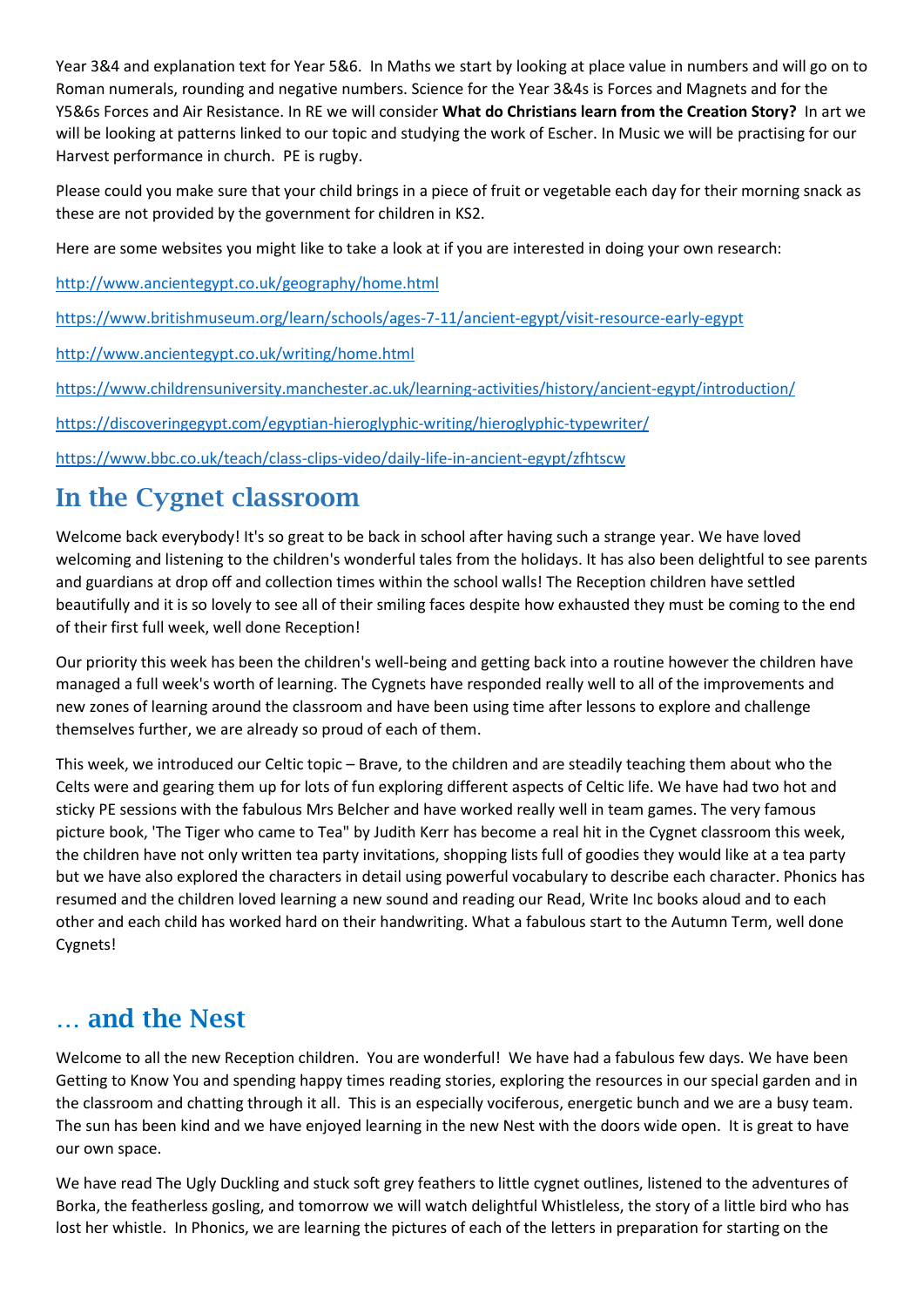sounds next week. We have already been using our new Message Centre for secret symbols. We have built a house in our garden with milk crates and big blocks and need to present the special marks to get in - writing for purpose. Forest School today was a new adventure. We played hide and seek behind the beautiful beech trees and hunted for bugs under logs and leaves.

Well done to you all. It has been a big week and you have been amazing. We can't wait for more!

## **School Uniform**

It is great to see everyone so smart in their uniform. Please can everyone check their child's uniform is named? We will write names on the labels of any unnamed items when we check next week.

## **Year 3&4 Swimming**

Mr Jones and Mrs Martyn will be taking the Year 3s and 4s swimming on Mondays, starting this Monday 13<sup>th</sup> September. We are asking parents to pay a contribution towards the transport costs, £12 for this term. Mrs Simmons will let you know when you can pay this on the Portal. As the children will be late back could you please provide a packed lunch and remember to bring their swimming kit to school.

## **The School Facebook Page**

Please take a look at our Facebook page. We would be grateful if you could take some time to share our posts, particularly to people who you think might be looking for schools for their children.

You can find our pages at<https://m.facebook.com/Southrop-C-of-E-Primary-School-102756552016864/>

## **Maths Frame**

To replace Doodlemaths we have taken out a subscription to Maths Frame, which has lots of maths games and activities in all the different areas of maths. To access it please go to<https://mathsframe.co.uk/>

Our school user id is: Southrop and password: maths123

## **Forest School**

Reception and Year 1 are going to Forest School every Thursday with Mrs Blackburn and Mrs Woodhams. Please remember to dress your children appropriately for the weather as they will be outside for the whole session. We are asking for a contribution towards the transport costs, please pay this via the School Portal in the Activities section.

## **Burford Literary Festival**

Kim Harvey from the village, who runs the The Madhatter Bookshop in Burford, has done a fabulous job organising a new literary festival in Burford which starts on 23<sup>rd</sup> September. Tickets are £5 for adults and free for students and children. Please see more information at<https://www.burfordlitfest.co.uk/> .

## **Macmillan Cancer Support**

A parent of one of our former pupils, Gillian Weaden, is fundraising for Macmillan Cancer Support. If you would like to can donate to their JustGiving page by clicking here: [https://www.justgiving.com/fundraising/gillian](https://www.justgiving.com/fundraising/gillian-weaden?utm_source=Sharethis&utm_medium=fundraising&utm_content=gillian-weaden&utm_campaign=pfp-email&utm_term=17f1b7641eb042618cc7291408b1dfc8)[weaden?utm\\_source=Sharethis&utm\\_medium=fundraising&utm\\_content=gillian](https://www.justgiving.com/fundraising/gillian-weaden?utm_source=Sharethis&utm_medium=fundraising&utm_content=gillian-weaden&utm_campaign=pfp-email&utm_term=17f1b7641eb042618cc7291408b1dfc8)[weaden&utm\\_campaign=pfp-email&utm\\_term=17f1b7641eb042618cc7291408b1dfc8.](https://www.justgiving.com/fundraising/gillian-weaden?utm_source=Sharethis&utm_medium=fundraising&utm_content=gillian-weaden&utm_campaign=pfp-email&utm_term=17f1b7641eb042618cc7291408b1dfc8)

Donating through JustGiving is simple, fast and totally secure. Once you donate, they'll send your money directly to Macmillan Cancer Support, so it's the most efficient way to give - saving time and cutting costs for the charity.